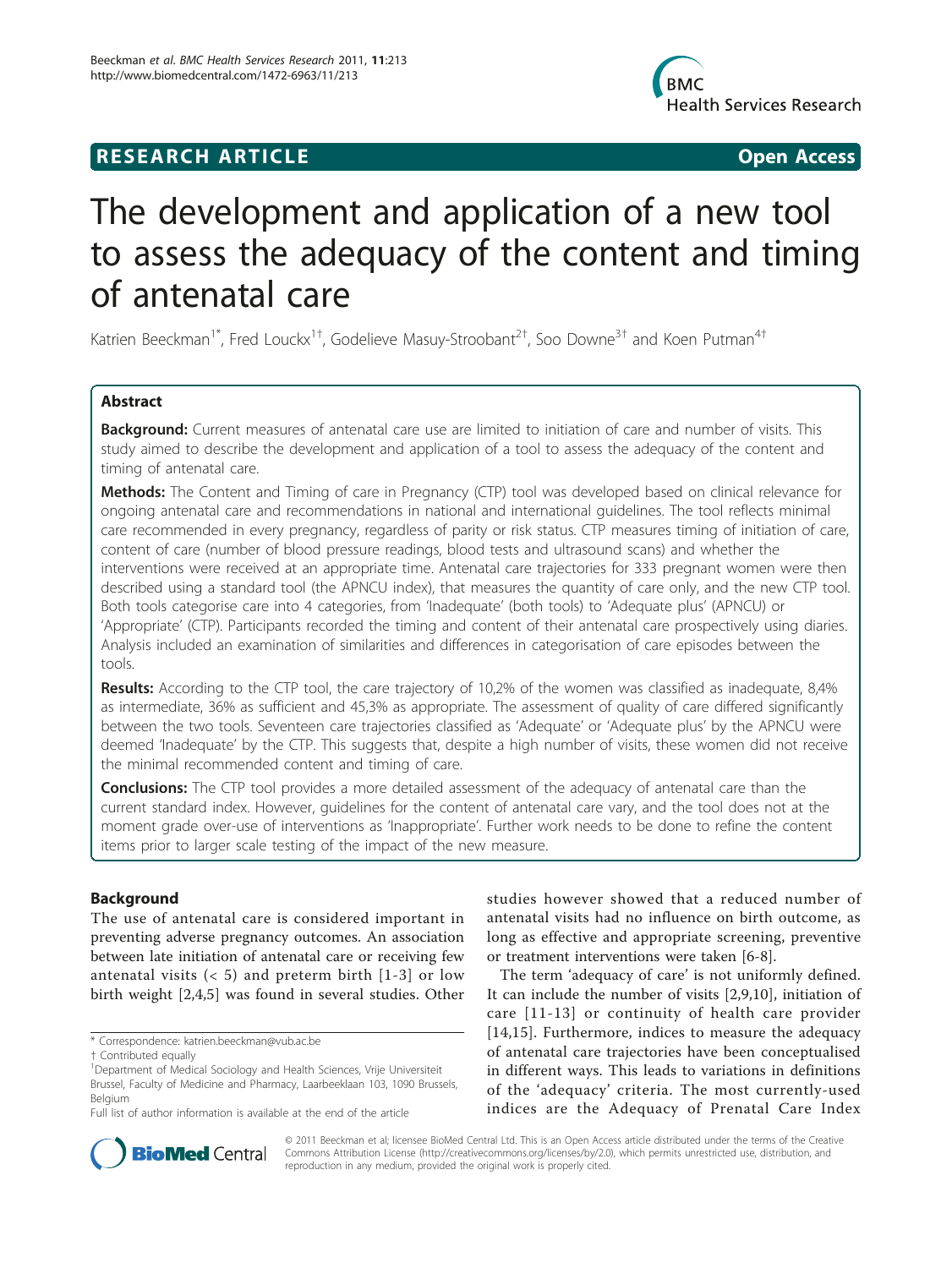(APNCU) [\[16,17\]](#page-8-0) and the Graduated Index of Prenatal care Utilization (GINDEX) [\[18,19\]](#page-8-0). In both indices, 'adequate care' is defined by the number of consultations adjusted for month when care began and the expected number of visits, adjusted for gestational age at delivery.

Variations in the definition of adequate antenatal care among the different indices lead to different interpretations of results. Furthermore, there is no consensus about the quantity of care a woman should receive [\[20](#page-8-0)], especially because one can receive the same content of care in a smaller number of visits [[21\]](#page-8-0). Different authors [[19,21](#page-8-0)] suggested that more comprehensive indices are needed. In addition to measuring the number of visits, qualitative aspects of antenatal care use should also be incorporated, such as indicators of content. Refinement of these indices are likely to result in improved tools for monitoring the care women receive and in better evaluation of compliance with recommended standards. More refined indices should further describe specific antenatal care patterns and provide a more accurate tool to evaluate current health policies and program interventions [\[22,23](#page-8-0)].

This study aimed to provide a first step in the development of a more comprehensive tool in which content and timing of antenatal care are considered. The tool was then compared with the currently used APNCU index.

# Methods

# Tool development

Selection of indicators to measure content of antenatal care In order to decide which elements of content of care should be considered, we determined that they needed to be easily and unambiguously identifiable and measurable, and based on the existing evidence for the clinical components of antenatal care that are currently used in many countries and settings. To assess the latter, we looked at the evidence for the following commonly used measures and interventions in pregnancy: evaluation of weight gain; fundal health measurement; routine urine testing for glucose and proteinurea; blood pressure measurement; ultrasound screening for gestational age and for fetal abnormalities; blood tests for anaemia, and for maternal infections that can be transmitted to the fetus/ baby. This was not an exhaustive list. At this stage, it was determined that the tool would track three or four key elements of care to see if this altered the definition of adequate care when compared to the standard APNCU measure based on quantity of visits alone.

Thorsdottir et al. [[24\]](#page-8-0) demonstrated that evaluation of weight gain during pregnancy can be a predictor of preterm birth, birth weight, macrosomia, large for gestational age babies and small for gestational age (SGA) babies. Further, routinely measuring fundal height seemed not very effective to detect small and large babies [[25](#page-8-0)]. Also the accuracy of routine urine testing for glucose and protein in screening for diabetes or preeclampsia does not seem to be high in clinical practice [[26\]](#page-8-0). In order to detect diabetes, a routine oral 50-g glucose challenge test was superior [\[26](#page-8-0)]. Carefully monitoring blood pressure improved the diagnosis and successful treatment of preeclampsia [[27\]](#page-8-0).

Other routine interventions such as ultrasound screening in the first trimester are effective in assessing gestational age accurately, in detecting twin pregnancies and, combined with serum screening markers, in screening for Down's syndrome (nuchal translucency scan) [[28-30](#page-8-0)]. An ultrasound scan in the second trimester (18 to 23 weeks) is an effective method to detect structural anomalies [[29-31\]](#page-8-0).

Screening for anaemia in pregnancy appears to be a valid intervention, because low and very high levels of haemoglobin are related to increased risks of poor outcome for mother and baby [\[32-34](#page-8-0)]. Blood tests to screen for Hepatitis B [[35\]](#page-8-0) and Human Immunodeficiency Virus [[36](#page-8-0)] infections are effective and can lead to the prevention of mother-child transmission during childbirth [\[37\]](#page-8-0), and the initiation of postnatal treatment or vaccination.

To check if these components had widespread support as effective components of antenatal care, we looked at differences in current guidelines between European countries as well as the recommendations of the World Health Organisation and American guidelines. Many guidelines advise the evaluation of weight gain at every visit [[38-41](#page-8-0)], however guidelines are not congruent because some guidelines only suggest measuring weight at the first visit [[42,43](#page-8-0)]. In most guidelines a urine test for proteinuria [[39,40,44](#page-8-0)] is advised at every visit, while some guidelines do not advise checking for proteinuria during pregnancy [\[38,43\]](#page-8-0). Measurement of fundal height is not always included in the guidelines [[41](#page-8-0)], and where advised, the timing of commencement varies [[38-40,42-44](#page-8-0)]. Recommendations on screening for gestational diabetes range from universal screening [[38\]](#page-8-0), over-screening in some populations [[39,40,44\]](#page-8-0) to no screening at all [\[42,43](#page-8-0)]. All of these guidelines advise one blood test at the beginning of pregnancy [[38](#page-8-0)-[40,43](#page-8-0)-[46](#page-8-0)]. A second blood screening is advised in most guidelines [\[39](#page-8-0),[40](#page-8-0),[42-44\]](#page-8-0). Almost all guidelines advise the measurement of blood pressure at every visit [[38-40,42,44\]](#page-8-0). The recommendations on ultrasound use vary between countries. The World Health Organization and the American College of Obstetrics and Gynecologists (ACOG) do not recommend systematic ultrasound in pregnancy unless it is indicated [[39,42\]](#page-8-0). All other guidelines advise at least one ultrasound between weeks 18 and 22 to check for fetal anomalies. Fetal aneuploidy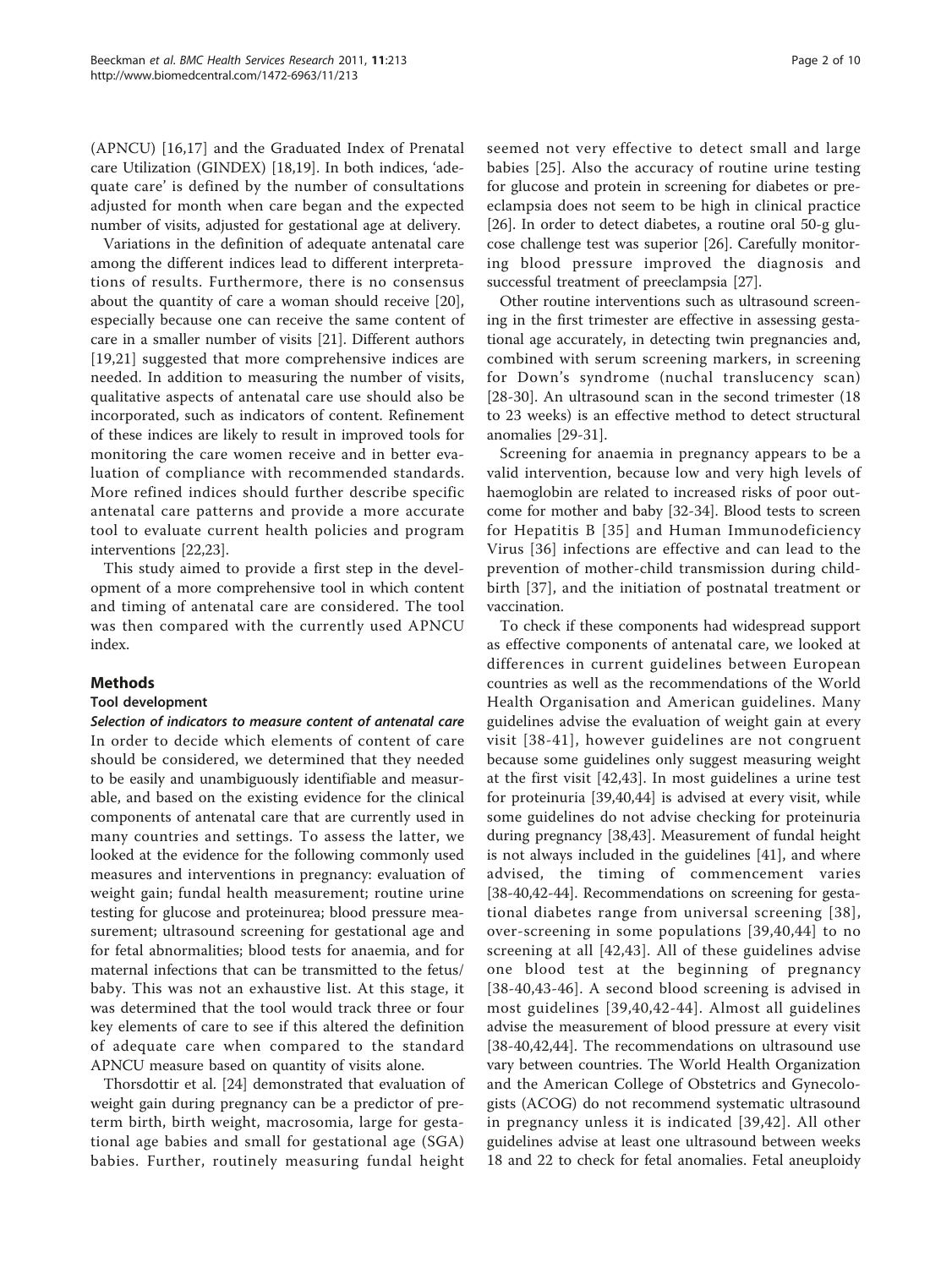screening between weeks 10 to 13 of gestation is advised in several guidelines [[40,43](#page-8-0),[44](#page-8-0)].

The previous steps indicated that, despite being nominally based on current best evidence, guidelines are inconsistent. However, after weighing up the clinical evidence and the European guideline recommendation congruence, we decided to focus on blood pressure (BP), blood screening (BS) and ultrasound screening (US) as valid clinical components for the first iteration of the Content and Timing of care in Pregnancy (CTP) tool. We are aware that future iterations of the tool will require a further scrutiny of this evidence, and that this future work would benefit from consensus methods such as a Delphi study among relevant stakeholders. This study was designed to test the feasibility of using such a tool in principle, before undertaking these refinements in future.

#### Timing of care in the CTP and definition of categories

The CTP tool classifies care into a four category ordinal scale; inadequate, intermediate, sufficient or appropriate. The tool aimed to reflect if women received a minimum care package recommended in every pregnancy, regardless of parity or risk status. Given the international consensus that care should start by the time of the fourteenth week of gestation [\[20](#page-8-0),[38,44](#page-8-0),[46\]](#page-8-0), we decided to incorporate timely initiation of care as an element in the tool. We also added the timing of the three chosen interventions during the course of the pregnancy.

In the CTP, care trajectories are first assessed against the timing of initiation of care. Women who first receive care after fourteen completed weeks of gestation are automatically assigned to the inadequate category. The care for the remaining women is then measured against the number of times they receive each element of care over the whole care trajectory. The number of actions for each of the three interventions (US, BP, BS) over the whole pregnancy is calculated. Women join the 'inadequate' category when at least one intervention occurred less than the minimum recommended number of times and the number of the other interventions does not exceed the respective ranges (for example 2 US, 1 BP and 1 BS). When at least one intervention occurred less than the minimum recommended number of times but another exceeded the respective ranges the women is assigned to the intermediate group, for example she received 8 US, 1 BP and 1 BS.

For all women that meet the minimum recommended number of interventions, meaning at least 6 BP and 2 BS and 2 US throughout pregnancy and therefore belonging to the 'sufficient' group, the timing of the interventions in pregnancy is considered. When the minimum number of actions for each intervention all occurred in the relevant trimesters, a woman is classified to the 'appropriate' category. When the time criterion for all three interventions is not fulfilled these women stay in the 'sufficient' group.

Women in the 'appropriate' category received the minimal care package recommended for each pregnancy (independent of risk status or parity). For example, women reaching this stage who, during the first trimester had at least one US, BP and BS, during the second trimester at least one US and two BP measurements, and, during their third trimester, at least three BP measurements and one BS, would be allocated to the 'Appropriate' category.

Figure [1](#page-3-0) sets this process out schematically.

#### Composition of the APNCU index

The APNCU index was used as the comparator for this study. It takes into account the timing of initiation of care and received number of visits. The index is based on the guidelines for antenatal care use of the ACOG for low risk pregnancies [[19](#page-8-0)]. The APNCU index leads to four categories. The 'inadequate' category includes those women where initiation of care took place after the  $4<sup>th</sup>$  month (late initiation) or where fewer than 50% of the recommended visits were undertaken. Women starting care before the  $4<sup>th</sup>$  month and attending between 50-79% of the recommended number of visits are assigned to the 'intermediate' category. Initiation of care before the  $4<sup>th</sup>$  month and attending 80-109% of the recommended visits assigns women to the 'adequate' group. The 'adequate plus' group contains women starting care before the 4<sup>th</sup> month of gestation and attending more than 110% of the recommended visits [\[17\]](#page-8-0). This measure does not see over-provision as inadequate or inappropriate.

As the current study was undertaken in Belgium, in order to compare the CTP classification with the APNCU index, the APNCU index was adapted from the number of visits recommended by the ACOG to the recommended number of visits within the Belgian guidelines. In this way the effect of the discrepancy between the recommended number of visits in both countries was nullified.

# Setting, study design and participants

In order to map antenatal care use, a prospective observational study was conducted in nine out of eleven medical centres that provide antenatal care in the Brussels Metropolitan Region. In Brussels, irrespective of the type of health care provider that provides antenatal care, all women are referred to one of these centres for their ultrasound scan(s). Women were recruited consecutively between April and July 2008 and included if they were aged over eighteen, residing in the metropolitan region, with a gestational age less of than sixteen weeks, or if they were attending the third antenatal visit or less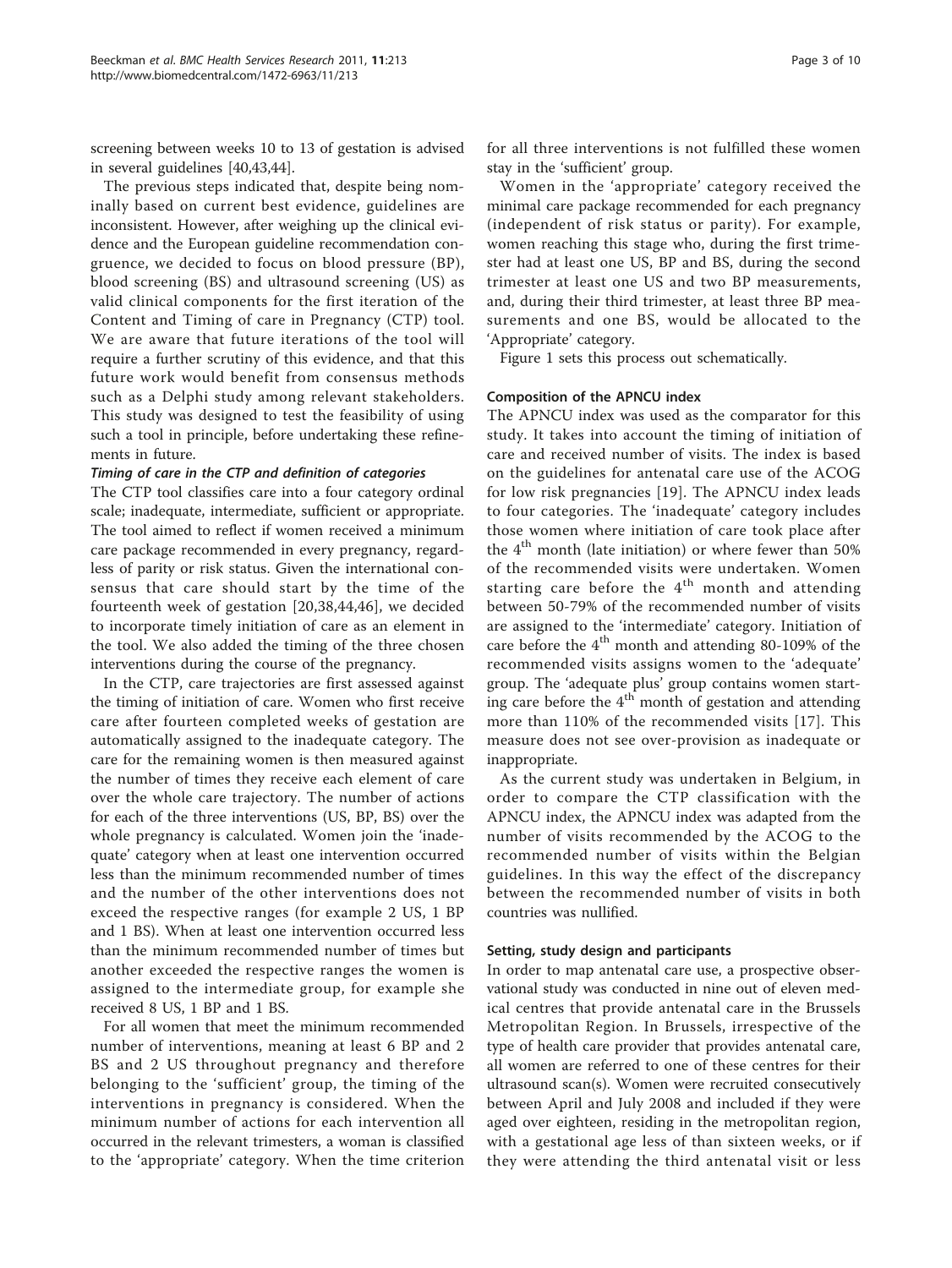<span id="page-3-0"></span>

(visits prior to inclusion were documented at intake). Women were excluded if they had a multiple pregnancy, a medical problem (heart disease, diabetes, hypertension or renal disease for instance), were not reachable by phone or did not give informed consent.

# Data collection

Women were asked to document their ongoing antenatal care by documenting the following for each antenatal visit: place of the visit, person visited, date of the visit, visit scheduled or not, reason for the visit and received interventions during that visit (including weighing, measuring blood pressure, urine test, ultrasound, blood screening, vaginal exam, sugar test,...). A diary was developed to record each antenatal visit in a standardised

manner and a protocol was developed to explain to the women how to use the diary. Use of a diary enabled us to record also these interventions next to those made by the regular care provider. Bimonthly telephone follow-up interviews were conducted to record received antenatal care, to reduce recall bias and to verify the completeness of the data. Women had the choice of being called in one of five languages: Dutch, French (two of the official languages), English, Turkish or Arabic (foreign languages currently mostly spoken in Brussels). It was estimated that 95.5% of the population speaks one of those five languages [\[47\]](#page-8-0). Intercultural workers conducted the interviews limiting cultural barriers.

We undertook a pilot study (unpublished) that demonstrated that the three interventions selected were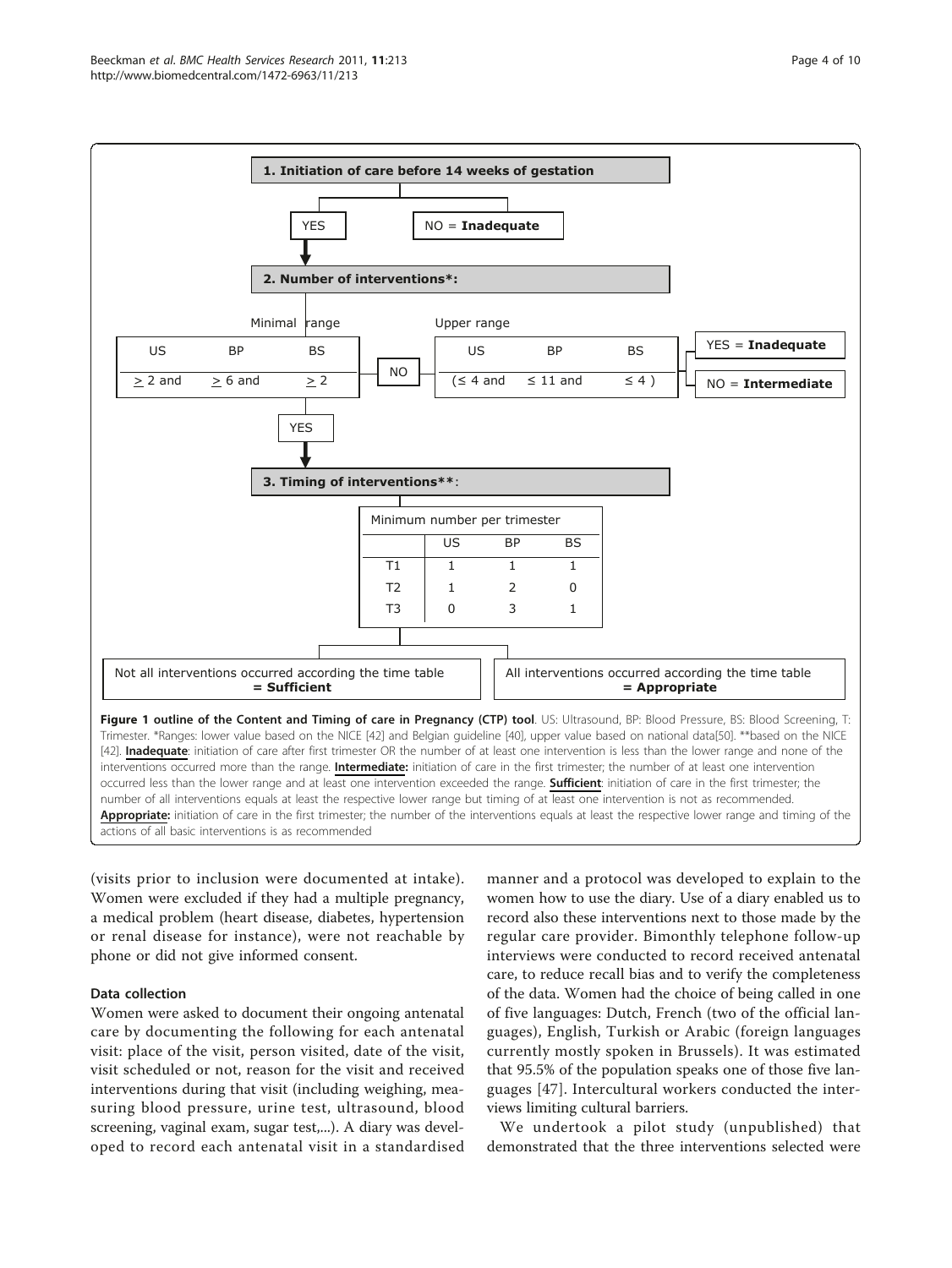easily identified by the women and therefore could be reliably collected via a self-report approach. Data from the pilot study was used as training set to test the algorithm of the CTP tool.

# Data analysis

Characteristics of the study population and their antenatal care use were described using descriptive statistics. Then the number of women in each category for each tool was compared using Chi<sup>2</sup> analyses. Data were managed and analyzed with SPSS 17.0.

#### Ethical considerations

The principles of the Helsinki Declaration were taken into account. Written, informed

consent was obtained from all participants. The study was approved by all participating sites and by the Ethics Committee of the University Hospital UZ Brussel.

# Results

# Characteristics of the study population and received antenatal care

Complete pregnancy care trajectories were recorded for 333 women. Overall, 79.8% were aged 21-34 years (table 1), 32.1% were of Belgian origin and 30.9% were Maghreb women. Looking at educational level, we found that 14.7% had not finished secondary school. The characteristics of our study sample were compared with the most recent data from the national birth registration available for the Brussels Capital region ( $N =$ 16801 in 2007). The data showed no difference for age, educational level, occupational status or origin. Our sample had fewer single mothers (9.3%) compared with the national data (17%) (results available upon request)

Table 1 also shows characteristics related to care during pregnancy. Half of the women initiated care at seven weeks of gestation (P25-P75: 6-10), initiation ranged from 0 to 28 weeks of gestation (results not shown). For interventions during pregnancy, we found that half of the women received five ultrasounds (P25-P75: 4-7), eight blood screenings (P25-P75: 6-10) and eight blood pressure measurements (P25-P75: 6-9). Furthermore, half of the women gave birth at 40 weeks of gestation (P25-P75: 38-40). Women in our sample had more ultrasounds (5.9 compared to 4.1) and slightly more blood tests (4.6 compared to 4.1) compared with the latest regional data (2005) [\[48\]](#page-8-0). However some interventions, especially the ultrasounds, are not always charged by the health care provider and therefore not included in the national data.

#### Table 1 Characteristics of the study population and received antenatal care ( $N = 333$ )

| <b>Population characteristics</b>           |                                 | $\mathsf{N}$    | $\frac{0}{0}$    |
|---------------------------------------------|---------------------------------|-----------------|------------------|
| Age                                         | $18 - 20$                       | 14              | 4.2              |
|                                             | $21 - 35$                       | 265             | 79.8             |
|                                             | > 35                            | 53              | 16.0             |
| Origin                                      | Belgium                         | 107             | 32.1             |
|                                             | Maghreb*                        | 103             | 30.9             |
|                                             | Other                           | 123             | 36.9             |
| Marital Status                              | Co-habiting/married             | 302             | 90.7             |
|                                             | Single                          | 31              | 9.3              |
| Educational level                           | No higher education             | 199             | 59.7             |
|                                             | Higher education                | 134             | 40.3             |
| Occupational status                         | Active in the labour market     | 151             | 45.3             |
|                                             | Not active in the labour marked | 182             | 54.7             |
| Parity                                      | primiparae                      | 128             | 38.4             |
|                                             | multiparae                      | 205             | 61.5             |
| Characteristics of received antenatal care  |                                 | (mean $\pm$ SD) | Median (P25-P75) |
| Weeks of gestation at initiation of care    |                                 | 8.2(4.2)        | $7(6-10)$        |
| Total number of antenatal consultations     |                                 | 12.1(0.2)       | $11(10-14)$      |
| Total number of ultrasounds                 |                                 | 5.9(2.9)        | $5(4-7)$         |
| Total number of blood samples taken         |                                 | 4.6(2.2)        | $8(6-10)$        |
| Total number of blood pressure measurements |                                 | 7.7(2.8)        | $8(6-10)$        |
| Weeks of gestation at delivery              |                                 | 39.1(0.1)       | 40 (38-40)       |

SD Standard Deviation P Percentile

\* Maghreb countries: Algeria, Egypt, Libya, Morocco, Mauretania, Tunisia, or Sahara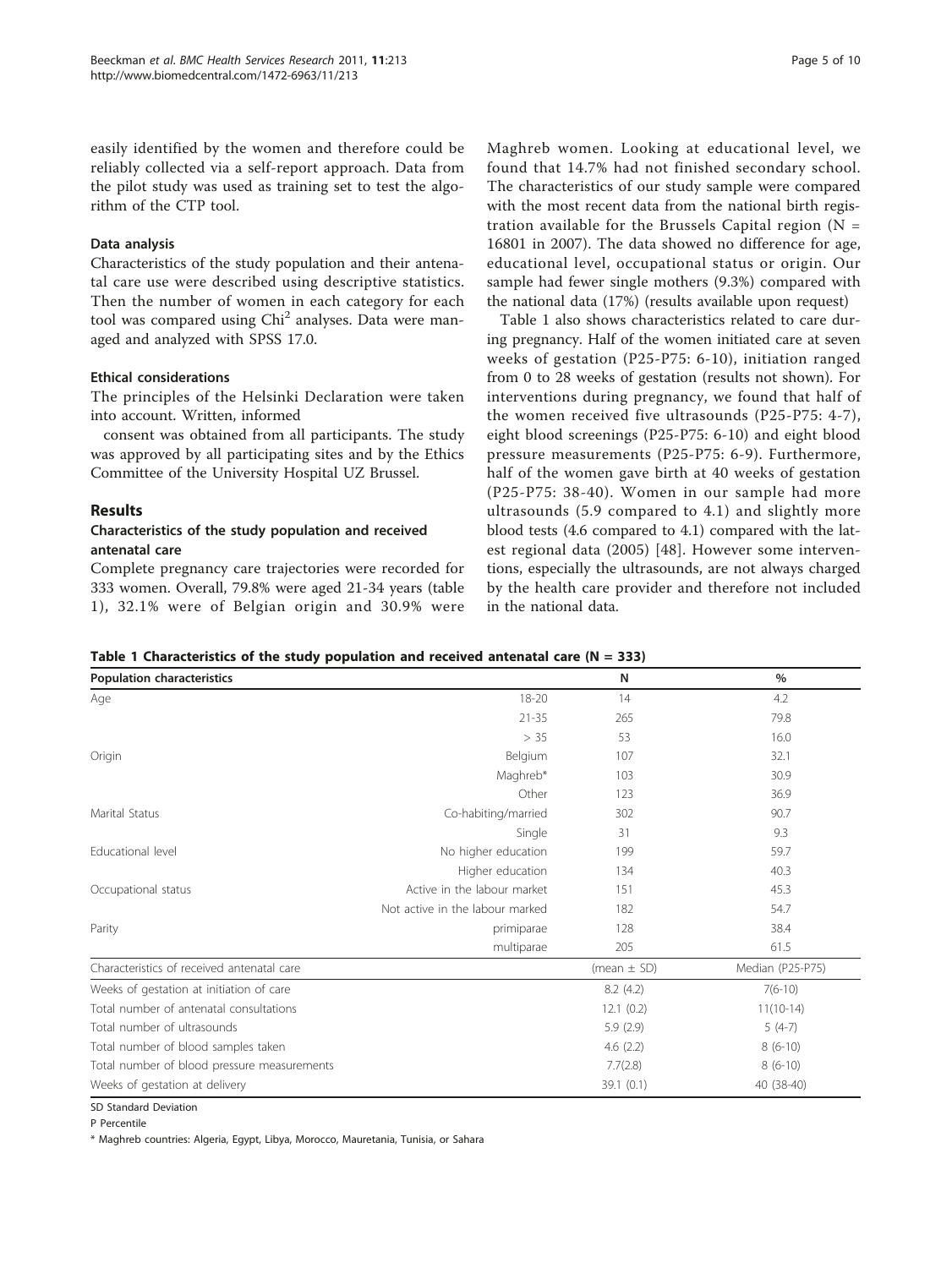# Comparison of the category distributions for the CTP tool and the APNCU index

When considering the antenatal care trajectory, we found that CTP assigned 10.2% of the women into the CTP inadequate care category and 8.4% were assigned as intermediate. Further, 36% and 45.3% of the women were assigned to the CTP sufficient and CTP appropriate care categories respectively (Figure 2). When applying the APNCU index, 2.4% of the women were classified inadequate, 9.6% were assigned to 'intermediate'; while 32.1% of the women were classified 'adequate' and 58.6% were assigned to 'adequate plus'. A significant difference was found when comparing both measures (p  $< 0.001$  (Chi<sup>2</sup> test), results not shown).

Examination of the data showed that all eight women in the APNCU inadequate category were also categorised into the CTP inadequate category (Table [2\)](#page-6-0); 80.4% of the APNCU adequate category (86 of 107 women) and 90.3% of the women in the APNCU adequate plus category (176 of 195 women) scored sufficient or appropriate in the CTP classification respectively. However, 21 of 107 women in the APNCU adequate category and 19 of 195 women in the APNCU adequate plus category were assigned to the CTP inadequate or intermediate category. Remarkably, nine women of the APNCU intermediate category were assigned to CTP sufficient or CTP appropriate and another nine cases to CTP inadequate. This allocation can be explained through the number of antenatal visits. The women in the CTP sufficient or CTP appropriate category received between seven and ten visits ie between 70% and 79% of the expected number, while those in the CTP inadequate category received between five and eight visits ie between 50% and 70% of the expected number. APNCU classifies women with 50% to 79% of the expected number of visits and an initiation of care before the  $4<sup>th</sup>$  month of pregnancy as intermediate, regardless of the content of these visits. Therefore APNCU will give an overestimation of the adequacy of care, while CTP will more closely resemble the actual adequacy of care.

# **Discussion**

In this study we developed a tool for assessing antenatal care use that does not only count the number of visits, but also takes into account elements of content and timing of care. As this version of the CTP tool is based on a elements of a basic care package that are recommended by most European guidelines (independent of parity or risk level), the appropriate care category represents women who received the recommended minimum care. The creation of more unambiguous categories is an advantage compared with the APNCU index.

The comparison between the APNCU index and CTP tool showed that, despite the high total number of consultations, women assigned to the APNCU categories 'adequate' or 'adequate plus', were not always classified in the CTP appropriate category. This is because they did not meet the criteria for the number of all three basic interventions combined, or because of inappropriate timing of one of the interventions. The introduction of the additional criteria in the conceptualisation of the CTP tool appeared to lead to a more meaningful approach than with APNCU when assessing the adequacy of antenatal care.

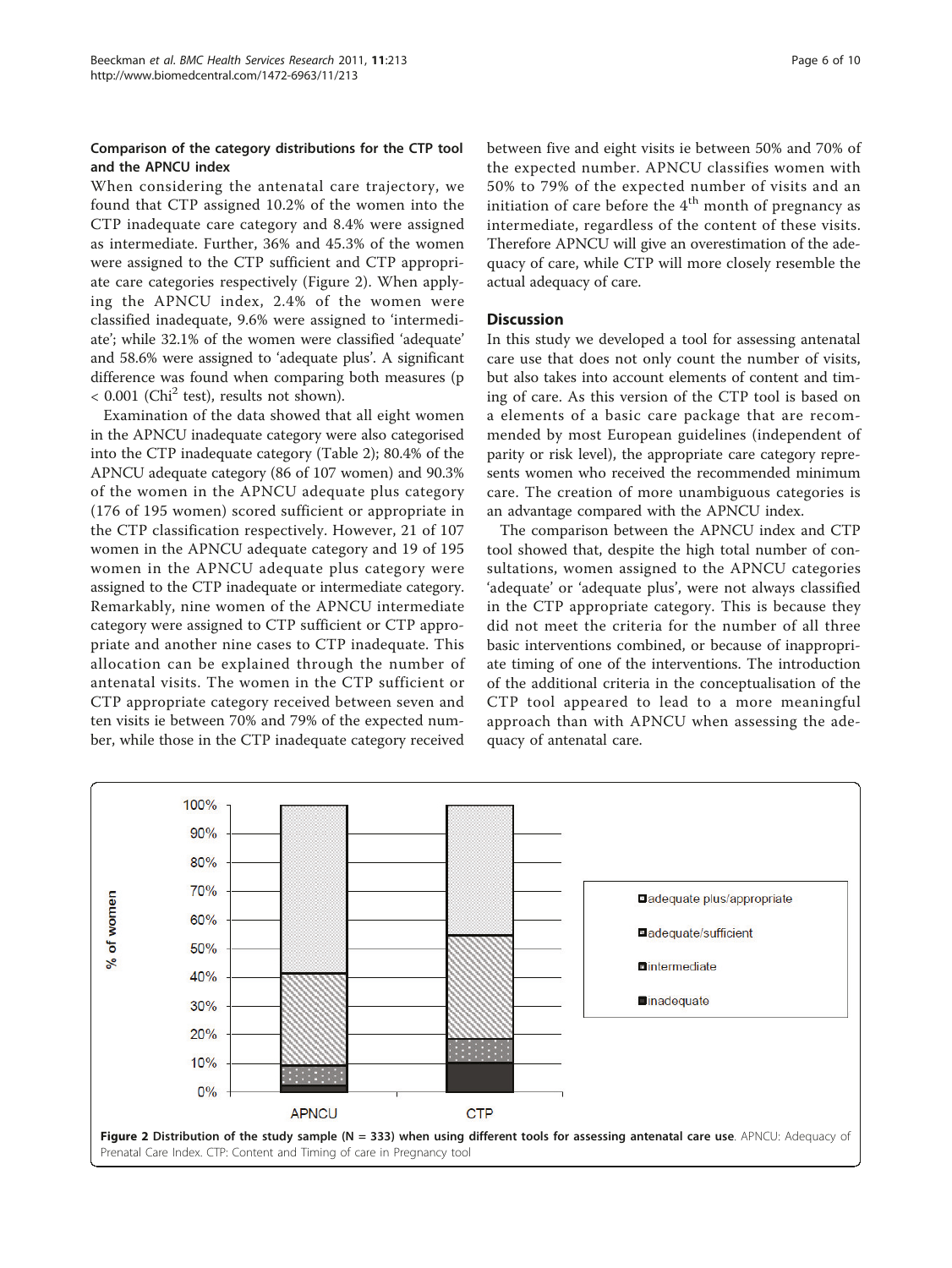|               |             | <b>CTP Classification</b> |                          |                         |                          |
|---------------|-------------|---------------------------|--------------------------|-------------------------|--------------------------|
| <b>APNCU</b>  |             | Inadequate<br>$N = 34$    | Intermediate<br>$N = 28$ | Sufficient<br>$N = 120$ | Appropriate<br>$N = 151$ |
| Inadequate    | $(N = 8)$   |                           | 0                        | 0                       |                          |
| Intermediate  | $(N = 23)$  |                           |                          |                         |                          |
| Adequate      | $(N = 107)$ |                           | 2                        | 51                      | 35                       |
| Adequate Plus | $(N = 195)$ |                           |                          | 66                      | 110                      |

#### <span id="page-6-0"></span>Table 2 Cases assigned by CTP tool compared to APNCU

CTP: Content and Timing of care in Pregnancy tool

APNCU: Adequacy of Prenatal Care Index

In their review, Alexander and Kotelchuck [[19\]](#page-8-0) concluded that it is crucial to understand the conceptual limitations of each quality assessment index in order to make a valid interpretation of the patterns of antenatal care utilisation. The term 'adequacy' has a different meaning in both tools. In the APNCU index, 'adequacy' refers to initiation of care and/or the number of visits controlling for gestational age. In the CTP tool, 'adequacy' not only refers to initiation of care but also to receiving a minimal package of interventions and their timely application throughout the pregnancy (Table 3). With these additional criteria, a more accurate allocation of the care trajectory was possible and therefore the CTP tool may be more relevant in health services research on antenatal care use. The EURO- Peristat group concluded that defining indicators to measure 'content of care' needs further development [[20](#page-8-0),[48\]](#page-8-0). In this context, CTP might be a first attempt to examine plausible indicators and gain insight in antenatal care differences between countries.

Penrod et al. [[49\]](#page-8-0) argued for the importance of fully examining the determinants of inadequate antenatal care. In their systematic review, Rowe et al. [[50](#page-8-0)] described the need for further research on the relationship between social inequalities and antenatal care pathways [[50](#page-8-0)]. As the CTP tool includes important items in antenatal pathways, it may be of interest to analyze them across social groups. The usefulness of measuring received care through CTP on birth outcome needs further exploration.

The limitations of the study include the fact that, at this point, the CTP tool focuses on three basic interventions during pregnancy. We are aware that antenatal care encompasses more than these three interventions. Other components of antenatal care such as other clinical dimensions, satisfaction, referral, reason for the intervention, quality of actions undertaken, spacing of visits or behaviour counselling are not included in our tool. Although the tool does account for the adverse effect of overprovision of some aspects of care when there is underprovision of other aspects (in the second iteration of the process) it does not yet account for overuse where other aspects are provided at the minimum level. This aspect would need to be calibrated against clinical need for higher risk women. In our study for example, half of the women received at least five ultrasounds, while recommendations for evidence based practice only advise two ultrasounds [[40\]](#page-8-0). A risk assessment score could be introduced to further finetune the CTP tool. We invite other researchers to test

|                                             | Tool         |                                |  |
|---------------------------------------------|--------------|--------------------------------|--|
|                                             | <b>APNCU</b> | <b>CTP</b>                     |  |
| Based on                                    | <b>ACOG</b>  | NICE* and National quideline** |  |
| Adequate Initiation of Care                 | Yes          | Yes                            |  |
| Adequate number of visits at term gestation | Yes          | <b>No</b>                      |  |
| Adequate content of care                    |              |                                |  |
| Number and timing of ultrasounds            | <b>No</b>    | Yes                            |  |
| Number and timing of blood pressure         | No           | Yes                            |  |
| Number and timing of blood tests            | <b>No</b>    | Yes                            |  |
| Applicable in high risk pregnancies         | No           | Yes                            |  |

#### Table 3 Comparison of the APNCU and CTP tool

APNCU = Adequacy of Prenatal Care Use Index

CTP = Content and Timing of care in Pregnancy tool

ACOG = American College of Obstetricians and Gynecologists [[39\]](#page-8-0)

\*National institute for Health and Clinical Excellence [[44\]](#page-8-0)

\*\*National guideline for prenatal care, Federaal Kenniscentrum voor Gezondheidszorg [\[40](#page-8-0)] (Belgian Health Care Knowledge Centre)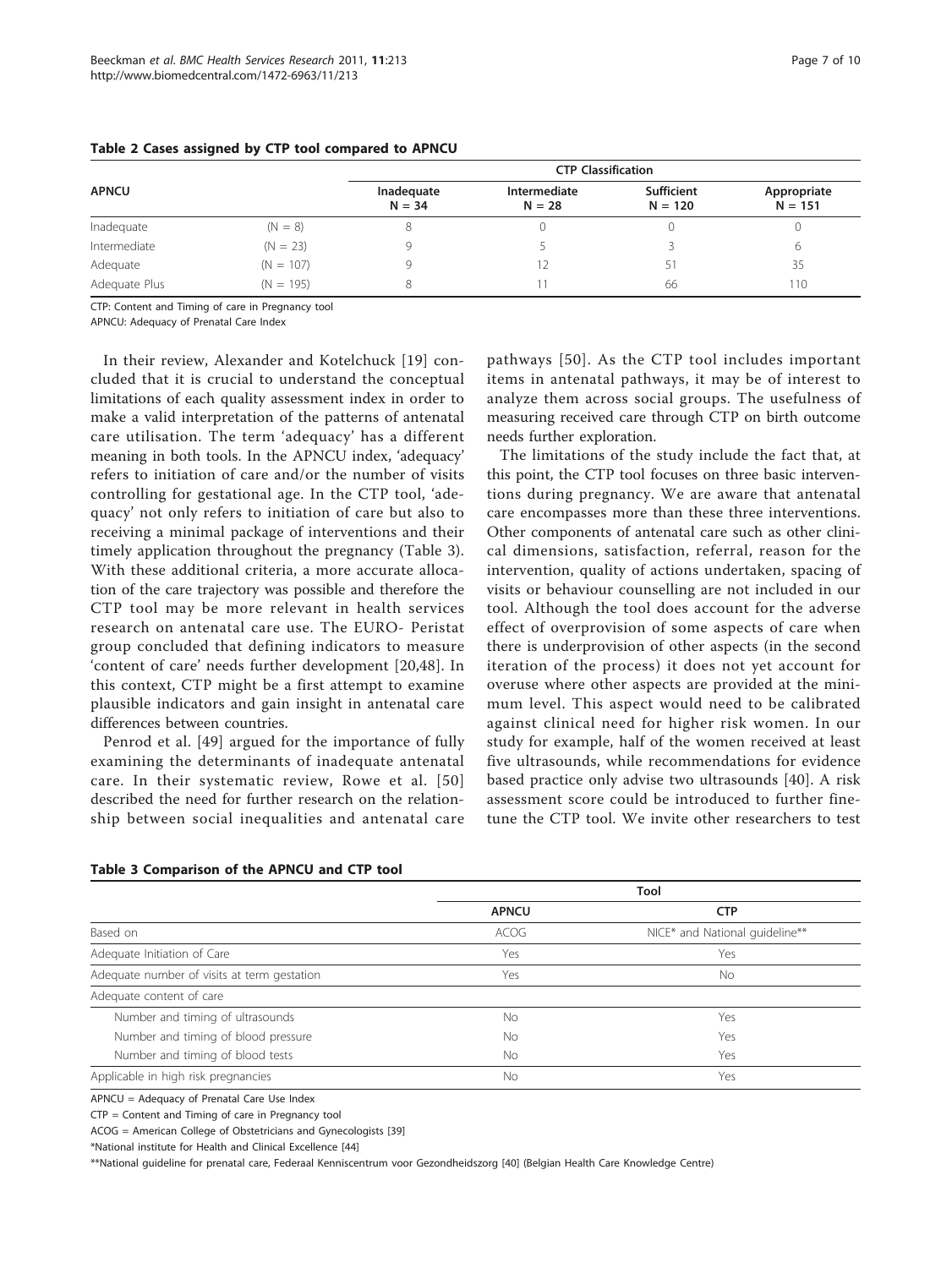<span id="page-7-0"></span>the reproducibility and usefulness of the CTP classification in other settings and to further explore indicators reflecting content and quality of antenatal care that can be added to the CTP model. A large prospective research study across Europe, including a Delphi study to refine the essential elements of the tool, might establish a comprehensive standard of measuring adequate and effective antenatal care.

As this was a prospective study, no data on women without antenatal care were available. Although the number of women without antenatal care is low in Western countries  $[1,51,52]$  $[1,51,52]$  $[1,51,52]$  $[1,51,52]$  (1% for Belgium  $[53]$  $[53]$ ), this group is at higher risk for adverse outcome [[52\]](#page-9-0). Because special attention is needed for this particular group we advise creation of a CTP no-care group separate from the inadequate care group.

The use of indices is largely dependent on the data available. For example, Kotelchuck [\[17\]](#page-8-0) warned about incompleteness of birth certificate data for antenatal care information. The level of detail needed to apply CTP may not be available through standard birth registration forms, requiring additional data collection. However, in some countries, detailed information on antenatal care use is registered, including changes in health care provider (eg the combination of the Medical Birth Register and the data on primary health care visits in Finland, Micronatal® in the Netherlands or the personal medical record in the UK). On the other hand the demand for quality control measures in health care will be accompanied with the recording of different elements of care received. Tools such as the CTP may help decision makers in their choice of what data should be collected in the future.

# Conclusions

Apart from taking into account initiation and elements of content and timing of care, the CTP tool appeared to have some other advantages compared with other indices. Its conceptual framework departs from a basic timing and quantity measure of care recommended in every pregnancy. It reflects the number and timing of three important interventions during pregnancy, resulting in a more detailed picture of antenatal care use. The CTP tool provides a refined judgment on the adequacy of received antenatal care, as aspects of content of care are considered. Therefore, CTP may be useful in studies on determinants of inadequate antenatal care use. CTP needs to be seen as a first step and future work it is needed to develop an even more useful tool, incorporating more of the elements of antenatal care that make a different to the health and wellbeing of childbearing women and their offspring.

# Details Of Ethics Approval

The procedures of the study received ethical approval from the institutional ethics committee responsible for human experimentation. Approval from the ethical committee Academisch Ziekenhuis - Vrije Universiteit Brussel (UZ-Brussel) (University Hospital - VUB) was received on June 29 2006 (2006/084).

#### List Of Abbreviations

ACOG: American College of Obstetrics and Gynecologists; APNCU: Adequacy of Prenatal Care Index; BP: Blood pressure; BS: Blood screening; CTP: Content and Timing of care during Pregnancy tool; GINDEX: Graduated Index of Prenatal care Utilization; NICE: National Institute for Health and Clinical Excellence; SGA: small for gestational age; US: Ultrasound scan

#### Acknowledgements

This study was supported by a grant from the Brussels-Capital Region, for which we want to express our gratitude. We would like to thank the members of our advisory commission for their help and advice in our research project. This commission makes it possible to take underpinned and shared decisions in the research process. The members of this commission are S. Alexander, C. Buekenhout, B. Buysse, G. Masuy-Stroobant, M. De Spiegelaere, V. De Vis, G. Vanbrempt and C. Van Vaerenbergh. This study was made possible thanks to the clinical centres that provided the necessary support and the participation of the pregnant women themselves. Furthermore we want to thank professor Kaufmann for his statistical advice in the development of the CTP classification system.

#### Author details

<sup>1</sup>Department of Medical Sociology and Health Sciences, Vrije Universiteit Brussel, Faculty of Medicine and Pharmacy, Laarbeeklaan 103, 1090 Brussels, Belgium. <sup>2</sup>Centre de recherche en démographie et société, Université Catholique de Louvain, Place Montesquieu, 1, bte.17 in 1348 Louvain-la-Neuve, Belgium. <sup>3</sup>Research in Childbirth and Health (ReaCH) unit, University of Central Lancashire, Preston, Lancashire, PR1 2HE, UK. <sup>4</sup>Interuniversity Centre for Health Economics Research, Vrije Universiteit Brussel, Faculty of Medicine and Pharmacy, Laarbeeklaan 103, 1090 Brussels, Belgium.

#### Authors' contributions

KB contributed to the conception and design of the study, gathered the data, contributed to the analysis and interpretation of data and wrote the article. FL contributed to the conception and design of the study, interpreted the data and revised the article critically for intellectual content. MS contributed to the conception of the study, interpreted the data and revised the article critically for intellectual content. SD contributed to the conception and design of the study, interpreted the data and revised the article critically for intellectual content. KP contributed to the conception and design of the study, participated in the analysis and interpreting of data, and participated in the drafting and revising of the article. All authors read and approved the final manuscript.

#### Competing interests

The authors declare that they have no competing interests.

Received: 3 January 2011 Accepted: 6 September 2011 Published: 6 September 2011

#### References

- 1. Blondel B, Marshall B: [Poor antenatal care in 20 French districts: risk](http://www.ncbi.nlm.nih.gov/pubmed/9876361?dopt=Abstract) [factors and pregnancy outcome.](http://www.ncbi.nlm.nih.gov/pubmed/9876361?dopt=Abstract) J Epidemiol Community Health 1998, 52:501-506.
- 2. Raatikainen K, Heiskanen N, Heinonen S: [Under-attending free antenatal](http://www.ncbi.nlm.nih.gov/pubmed/17900359?dopt=Abstract) [care is associated with adverse pregnancy outcomes.](http://www.ncbi.nlm.nih.gov/pubmed/17900359?dopt=Abstract) BMC Public Health 2007, 7:268.
- 3. Barros H, Tavares M, Rodrigues T: [Role of prenatal care in preterm birth](http://www.ncbi.nlm.nih.gov/pubmed/8887844?dopt=Abstract) [and low birthweight in Portugal.](http://www.ncbi.nlm.nih.gov/pubmed/8887844?dopt=Abstract) J Public Health Med 1996, 18:321-328.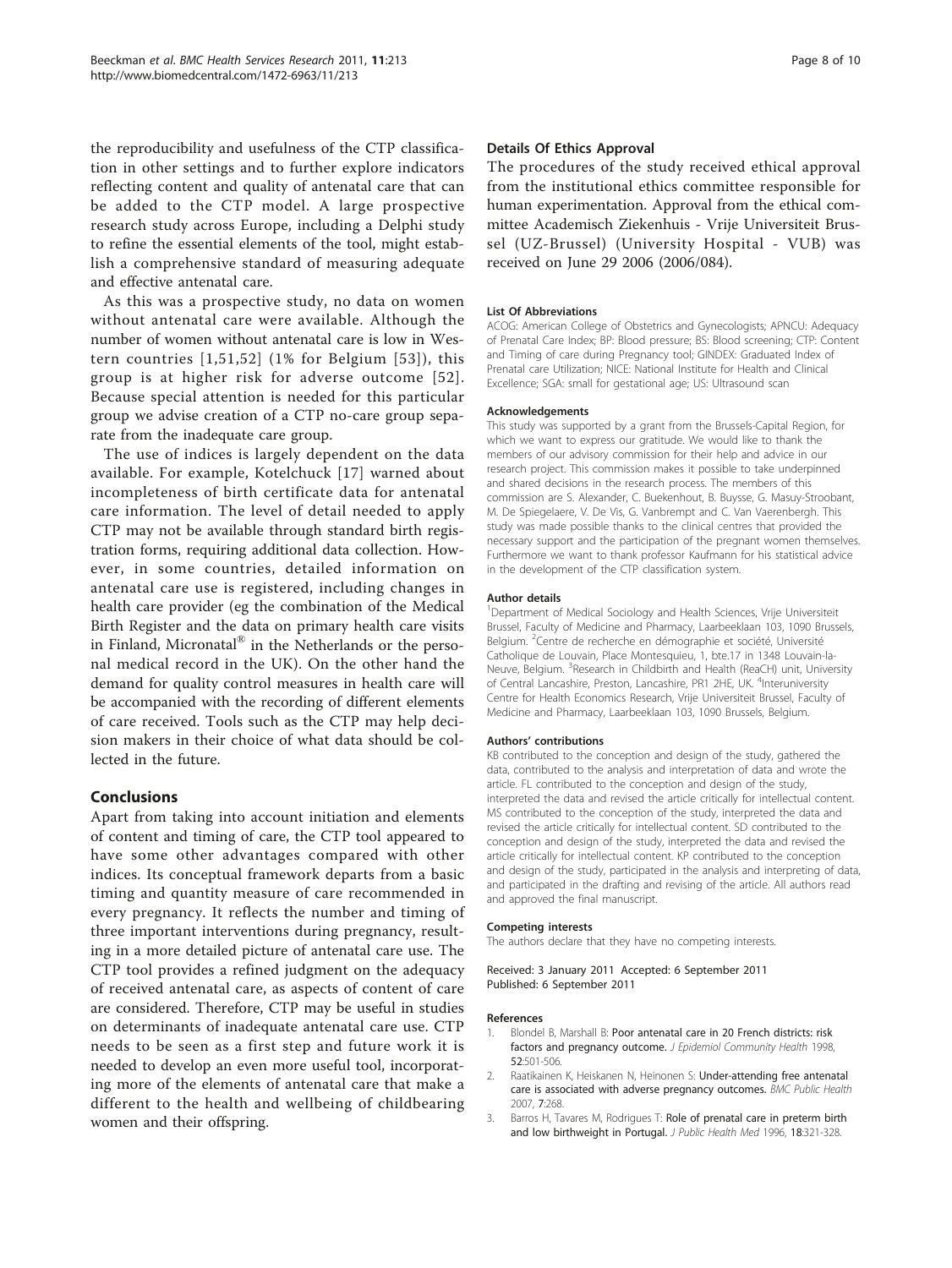- <span id="page-8-0"></span>4. Koroukian SM, Rimm AA: The "[Adequacy of Prenatal Care Utilization](http://www.ncbi.nlm.nih.gov/pubmed/11864801?dopt=Abstract)" [\(APNCU\) index to study low birth weight: is the index biased?](http://www.ncbi.nlm.nih.gov/pubmed/11864801?dopt=Abstract) J Clin Epidemiol 2002, 55:296-305.
- Petrou S, Kupek E, Vause S, Maresh M: [Antenatal visits and adverse](http://www.ncbi.nlm.nih.gov/pubmed/12475580?dopt=Abstract) [perinatal outcomes: results from a British population-based study.](http://www.ncbi.nlm.nih.gov/pubmed/12475580?dopt=Abstract) Eur J Obstet Gynecol Reprod Biol 2003, 106:40-49.
- Villar J, Ba'aqeel H, Piaggio G, Lumbiganon P, Miguel BJ, Farnot U, Al-Mazrou Y, Carroli G, Pinol A, Donner A, Langer A, Nigenda G, Mugford M, Fox-Rushby J, Hutton G, Bergsjø P, Bakketeig L, Berendes H, Garcia J: [WHO](http://www.ncbi.nlm.nih.gov/pubmed/11377642?dopt=Abstract) [antenatal care randomised trial for the evaluation of a new model of](http://www.ncbi.nlm.nih.gov/pubmed/11377642?dopt=Abstract) [routine antenatal care.](http://www.ncbi.nlm.nih.gov/pubmed/11377642?dopt=Abstract) Lancet 2001, 357:1551-1564.
- 7. Carroli G, Villar J, Piaggio G, Khan-Neelofur D, Gulmezoglu M, Mugford M, Lumbiganon P, Farnot U, Bersgjø P: [WHO systematic review of](http://www.ncbi.nlm.nih.gov/pubmed/11377643?dopt=Abstract) [randomised controlled trials of routine antenatal care.](http://www.ncbi.nlm.nih.gov/pubmed/11377643?dopt=Abstract) Lancet 2001, 357:1565-1570.
- Partridge CA, Holman JR: [Effects of a reduced-visit prenatal care clinical](http://www.ncbi.nlm.nih.gov/pubmed/16322418?dopt=Abstract) [practice guideline.](http://www.ncbi.nlm.nih.gov/pubmed/16322418?dopt=Abstract) J Am Board Fam Pract 2005, 18:555-560.
- 9. Walker DS, McCully L, Vest V: [Evidence-based prenatal care visits: when](http://www.ncbi.nlm.nih.gov/pubmed/11480746?dopt=Abstract) [less is more.](http://www.ncbi.nlm.nih.gov/pubmed/11480746?dopt=Abstract) J Midwifery Womens Health 2001, 46:146-151.
- 10. Petrou S, Kupek E, Vause S, Maresh M: [Clinical, provider and](http://www.ncbi.nlm.nih.gov/pubmed/11266054?dopt=Abstract) [sociodemographic determinants of the number of antenatal visits in](http://www.ncbi.nlm.nih.gov/pubmed/11266054?dopt=Abstract) [England and Wales.](http://www.ncbi.nlm.nih.gov/pubmed/11266054?dopt=Abstract) Soc Sci Med 2001, 52:1123-1134.
- 11. Reichman NE, Kenney GM: [Prenatal care, birth outcomes and newborn](http://www.ncbi.nlm.nih.gov/pubmed/9711457?dopt=Abstract) [hospitalization costs: patterns among Hispanics in New Jersey.](http://www.ncbi.nlm.nih.gov/pubmed/9711457?dopt=Abstract) Fam Plann Perspect 1998, 30:182-7, 200.
- 12. Hueston WJ, Gilbert GE, Davis L, Sturgill V: [Delayed prenatal care and the](http://www.ncbi.nlm.nih.gov/pubmed/12713070?dopt=Abstract) [risk of low birth weight delivery.](http://www.ncbi.nlm.nih.gov/pubmed/12713070?dopt=Abstract) J Community Health 2003, 28:199-208.
- 13. Nothnagle M, Marchi K, Egerter S, Brayeman P: [Risk factors for late or no](http://www.ncbi.nlm.nih.gov/pubmed/11272345?dopt=Abstract) [prenatal care following Medicaid expansions in California.](http://www.ncbi.nlm.nih.gov/pubmed/11272345?dopt=Abstract) Matern Child Health J 2000, 4:251-259.
- 14. Boss DJ, Timbrook RE: [Clinical obstetric outcomes related to continuity in](http://www.ncbi.nlm.nih.gov/pubmed/11757883?dopt=Abstract) [prenatal care.](http://www.ncbi.nlm.nih.gov/pubmed/11757883?dopt=Abstract) J Am Board Fam Pract 2001, 14:418-423.
- 15. Hodnett ED: Continuity of caregivers for care during pregnancy and childbirth. Cochrane Database Syst Rev 2000, CD000062.
- 16. Kessner DM, Singer J, Kalk CE, Schlesinger ER: Infant Death: An Analysis by Maternal Risk and Health Care. Washington DC: Institute of Medicine and National Academy of Sciences; 1973, Edited by Institute of Medicine and National Academy of Sciences.
- 17. Kotelchuck M: [An evaluation of the Kessner Adequacy of Prenatal Care](http://www.ncbi.nlm.nih.gov/pubmed/8092364?dopt=Abstract) [Index and a proposed Adequacy of Prenatal Care Utilization Index.](http://www.ncbi.nlm.nih.gov/pubmed/8092364?dopt=Abstract) Am J Public Health 1994, 84:1414-1420.
- Alexander GR, Cornely DA: [Prenatal care utilization: its measurement and](http://www.ncbi.nlm.nih.gov/pubmed/3452362?dopt=Abstract) [relationship to pregnancy outcome.](http://www.ncbi.nlm.nih.gov/pubmed/3452362?dopt=Abstract) Am J Prev Med 1987, 3:243-253.
- 19. Alexander GR, Kotelchuck M: [Quantifying the adequacy of prenatal care: a](http://www.ncbi.nlm.nih.gov/pubmed/8837629?dopt=Abstract) [comparison of indices.](http://www.ncbi.nlm.nih.gov/pubmed/8837629?dopt=Abstract) Public Health Rep 1996, 111:408-418.
- 20. Wildman K, Blondel B, Nijhuis J, Defoort P, Bakoula C: [European indicators](http://www.ncbi.nlm.nih.gov/pubmed/14642320?dopt=Abstract) [of health care during pregnancy, delivery and the postpartum period.](http://www.ncbi.nlm.nih.gov/pubmed/14642320?dopt=Abstract) Eur J Obstet Gynecol Reprod Biol 2003, 111(Suppl 1):S53-S65.
- 21. Bloch JR, Dawley K, Suplee PD: [Application of the Kessner and Kotelchuck](http://www.ncbi.nlm.nih.gov/pubmed/19706128?dopt=Abstract) [prenatal care adequacy indices in a preterm birth population.](http://www.ncbi.nlm.nih.gov/pubmed/19706128?dopt=Abstract) Public Health Nurs 2009, 26:449-459.
- 22. Kogan MD, Martin JA, Alexander GR, Kotelchuck M, Ventura SJ, Frigoletto FD: [The changing pattern of prenatal care utilization in the](http://www.ncbi.nlm.nih.gov/pubmed/9613911?dopt=Abstract) [United States, 1981-1995, using different prenatal care indices.](http://www.ncbi.nlm.nih.gov/pubmed/9613911?dopt=Abstract) JAMA 1998, 279:1623-1628.
- 23. Perloff JD, Jaffee KD: [Prenatal care utilization in New York City:](http://www.ncbi.nlm.nih.gov/pubmed/9211001?dopt=Abstract) [comparison of measures and assessment of their significance for urban](http://www.ncbi.nlm.nih.gov/pubmed/9211001?dopt=Abstract) [health.](http://www.ncbi.nlm.nih.gov/pubmed/9211001?dopt=Abstract) Bull N Y Acad Med 1997, 74:51-64.
- 24. Thorsdottir I, Torfadottir JE, Birgisdottir BE, Geirsson RT: [Weight gain in](http://www.ncbi.nlm.nih.gov/pubmed/11978290?dopt=Abstract) [women of normal weight before pregnancy: complications in pregnancy](http://www.ncbi.nlm.nih.gov/pubmed/11978290?dopt=Abstract) [or delivery and birth outcome.](http://www.ncbi.nlm.nih.gov/pubmed/11978290?dopt=Abstract) Obstet Gynecol 2002, 99:799-806.
- 25. Neilson JP: Symphysis-fundal height measurement in pregnancy. Cochrane Database Syst Rev 2000, CD000944.
- 26. Alto WA: [No need for glycosuria/proteinuria screen in pregnant women.](http://www.ncbi.nlm.nih.gov/pubmed/16266604?dopt=Abstract) J Fam Pract 2005, 54:978-983.
- 27. Cnossen JS, Vollebregt KC, de VN, ter RG, Mol BW, Franx A, Khan KS, van der Post JA: [Accuracy of mean arterial pressure and blood pressure](http://www.ncbi.nlm.nih.gov/pubmed/18480117?dopt=Abstract) [measurements in predicting pre-eclampsia: systematic review and meta](http://www.ncbi.nlm.nih.gov/pubmed/18480117?dopt=Abstract)[analysis.](http://www.ncbi.nlm.nih.gov/pubmed/18480117?dopt=Abstract) BMJ 2008, 336:1117-1120.
- 28. Neilson JP: Ultrasound for fetal assessment in early pregnancy. Cochrane Database Syst Rev 2000, CD000182.
- 29. Whitworth M, Bricker L, Neilson JP, Dowswell T: Ultrasound for fetal assessment in early pregnancy. Cochrane Database Syst Rev 2010, CD007058.
- 30. Nicolaides KH: [Nuchal translucency and other first-trimester sonographic](http://www.ncbi.nlm.nih.gov/pubmed/15295343?dopt=Abstract) [markers of chromosomal abnormalities.](http://www.ncbi.nlm.nih.gov/pubmed/15295343?dopt=Abstract) Am J Obstet Gynecol 2004, 191:45-67.
- 31. Saltvedt S, Almstrom H, Kublickas M, Valentin L, Grunewald C: [Detection of](http://www.ncbi.nlm.nih.gov/pubmed/16709209?dopt=Abstract) [malformations in chromosomally normal fetuses by routine ultrasound](http://www.ncbi.nlm.nih.gov/pubmed/16709209?dopt=Abstract) [at 12 or 18 weeks of gestation-a randomised controlled trial in 39,572](http://www.ncbi.nlm.nih.gov/pubmed/16709209?dopt=Abstract) [pregnancies.](http://www.ncbi.nlm.nih.gov/pubmed/16709209?dopt=Abstract) BJOG 2006, 113:664-674.
- 32. Steer PJ: [Maternal hemoglobin concentration and birth weight.](http://www.ncbi.nlm.nih.gov/pubmed/10799403?dopt=Abstract) Am J Clin Nutr 2000, 71:1285S-1287S.
- 33. Zhou LM, Yang WW, Hua JZ, Deng CQ, Tao X, Stoltzfus RJ: [Relation of](http://www.ncbi.nlm.nih.gov/pubmed/9829872?dopt=Abstract) [hemoglobin measured at different times in pregnancy to preterm birth](http://www.ncbi.nlm.nih.gov/pubmed/9829872?dopt=Abstract) [and low birth weight in Shanghai, China.](http://www.ncbi.nlm.nih.gov/pubmed/9829872?dopt=Abstract) Am J Epidemiol 1998, 148:998-1006.
- 34. Rasmussen K: [Is There a Causal Relationship between Iron Deficiency or](http://www.ncbi.nlm.nih.gov/pubmed/11160592?dopt=Abstract) [Iron-Deficiency Anemia and Weight at Birth, Length of Gestation and](http://www.ncbi.nlm.nih.gov/pubmed/11160592?dopt=Abstract) [Perinatal Mortality?](http://www.ncbi.nlm.nih.gov/pubmed/11160592?dopt=Abstract) *J Nutr* 2001, 131:590S-601S.
- Lee C, Gong Y, Brok J, Boxall EH, Gluud C: [Effect of hepatitis B](http://www.ncbi.nlm.nih.gov/pubmed/16443611?dopt=Abstract) [immunisation in newborn infants of mothers positive for hepatitis B](http://www.ncbi.nlm.nih.gov/pubmed/16443611?dopt=Abstract) [surface antigen: systematic review and meta-analysis.](http://www.ncbi.nlm.nih.gov/pubmed/16443611?dopt=Abstract) BMJ 2006, 332:328-336.
- 36. Leddy MA, Gonik B, Schulkin J: [Obstetrician-gynecologists and perinatal](http://www.ncbi.nlm.nih.gov/pubmed/21113289?dopt=Abstract) [infections: a review of studies of the Collaborative Ambulatory Research](http://www.ncbi.nlm.nih.gov/pubmed/21113289?dopt=Abstract) [Network \(2005-2009\).](http://www.ncbi.nlm.nih.gov/pubmed/21113289?dopt=Abstract) Infect Dis Obstet Gynecol 2010, 2010:583950.
- 37. Brocklehurst P, Volmink J: Antiretrovirals for reducing the risk of motherto-child transmission of HIV infection. Cochrane Database Syst Rev 2002, CD003510.
- 38. Institute of Clinical Systems Improvement: Prenatal Care, Routine (Guideline). ICSI Institute of Clinical Systems Improvement; 2008, 26-11- 2008. Ref Type: Electronic Citation.
- American Academy of Pediatrics, the American College of Obstitricians and Gynecologists: Antepartum Care. In Guidelines for Perinatal Care. Edited by: lockwood CJ. Lemons J.A. Washington; 2007:83-137.
- 40. Lodewyckx K, Peeters G, Spitz B, Blot S, Temmerman M, Zhang W, Alexander S, Mambourg F, Ramaekers D: Nationale richtlijn prenatale zorg: een basis voor een klinisch pad voor de opvolging van zwangerschappen. KCE reports Vol. 6A. Federaal Kenniscentrum voor de Gezondheidszorg., 24-12-2004. 26-11-2008. Ref Type: Electronic Citation.
- 41. Bernloehr A, Smith P, Vydelingum V: [Antenatal care in the European](http://www.ncbi.nlm.nih.gov/pubmed/16154036?dopt=Abstract) [Union: a survey on guidelines in all 25 member states of the](http://www.ncbi.nlm.nih.gov/pubmed/16154036?dopt=Abstract) [Community.](http://www.ncbi.nlm.nih.gov/pubmed/16154036?dopt=Abstract) Eur J Obstet Gynecol Reprod Biol 2005, 122:22-32.
- 42. WHO Antenatal Care Randomized Trial: Manual for the Implementation of the New Model. World Health Organization; 2001, 26-11-2008. Ref Type: Electronic Citation.
- 43. Richtlijn Basis prenatale zorg. Nederlandse Vereniging voorObstetrie en Gynaecologie. 2002, 26-11-2008. Ref Type: Electronic Citation.
- 44. Antenatal care: Routine care for the healthy pregnant woman. National Institute for Health and Clinical Excellence (NICE); 2008, 26-11-2008. Ref Type: Electronic Citation.
- 45. Family-Centred Maternity and Newborn Care: National Guidelines. Care During Pregnancy. Public Health Agency of Canada. 2000, 26-11-2008. Ref Type: Electronic Citation.
- 46. Provision of effective antenatal care: World Health Organization; 2006, 26- 11-2008. Ref Type: Electronic Citation.
- 47. Janssens R: Van Brussel gesproken Taalgebruik, taalverschuivingen en taalindentiteit in het Brussels Hoofdstedelijk Gewest (Taalbarometer II), Brusselse Thema's 15 Brussel: VUBPRESS; 2007.
- 48. EURO-PERISTAT project, with SCPE E&E. European Perinatal Health Report. Better statistics for better health for pregnant women and their babies. In EURO PERISTAT Edited by: Zeitlin J, Mohangoo A 2008, 1-274, Ref Type: Internet Communication.
- 49. Penrod JR, Lantz PM: [Measurement error in prenatal care utilization:](http://www.ncbi.nlm.nih.gov/pubmed/10941759?dopt=Abstract) [evidence of attenuation bias in the estimation of impact on birth](http://www.ncbi.nlm.nih.gov/pubmed/10941759?dopt=Abstract) [weight.](http://www.ncbi.nlm.nih.gov/pubmed/10941759?dopt=Abstract) Matern Child Health J 2000, 4:39-52.
- 50. Rowe RE, Garcia J: [Social class, ethnicity and attendance for antenatal](http://www.ncbi.nlm.nih.gov/pubmed/12848399?dopt=Abstract) [care in the United Kingdom: a systematic review.](http://www.ncbi.nlm.nih.gov/pubmed/12848399?dopt=Abstract) J Public Health Med 2003, 25:113-119.
- 51. Delvaux T, Buekens P: [Disparity in prenatal care in Europe. Study group](http://www.ncbi.nlm.nih.gov/pubmed/10391530?dopt=Abstract) [on barriers and incentives to prenatal care in Europe.](http://www.ncbi.nlm.nih.gov/pubmed/10391530?dopt=Abstract) Eur J Obstet Gynecol Reprod Biol 1999, 83:185-190.